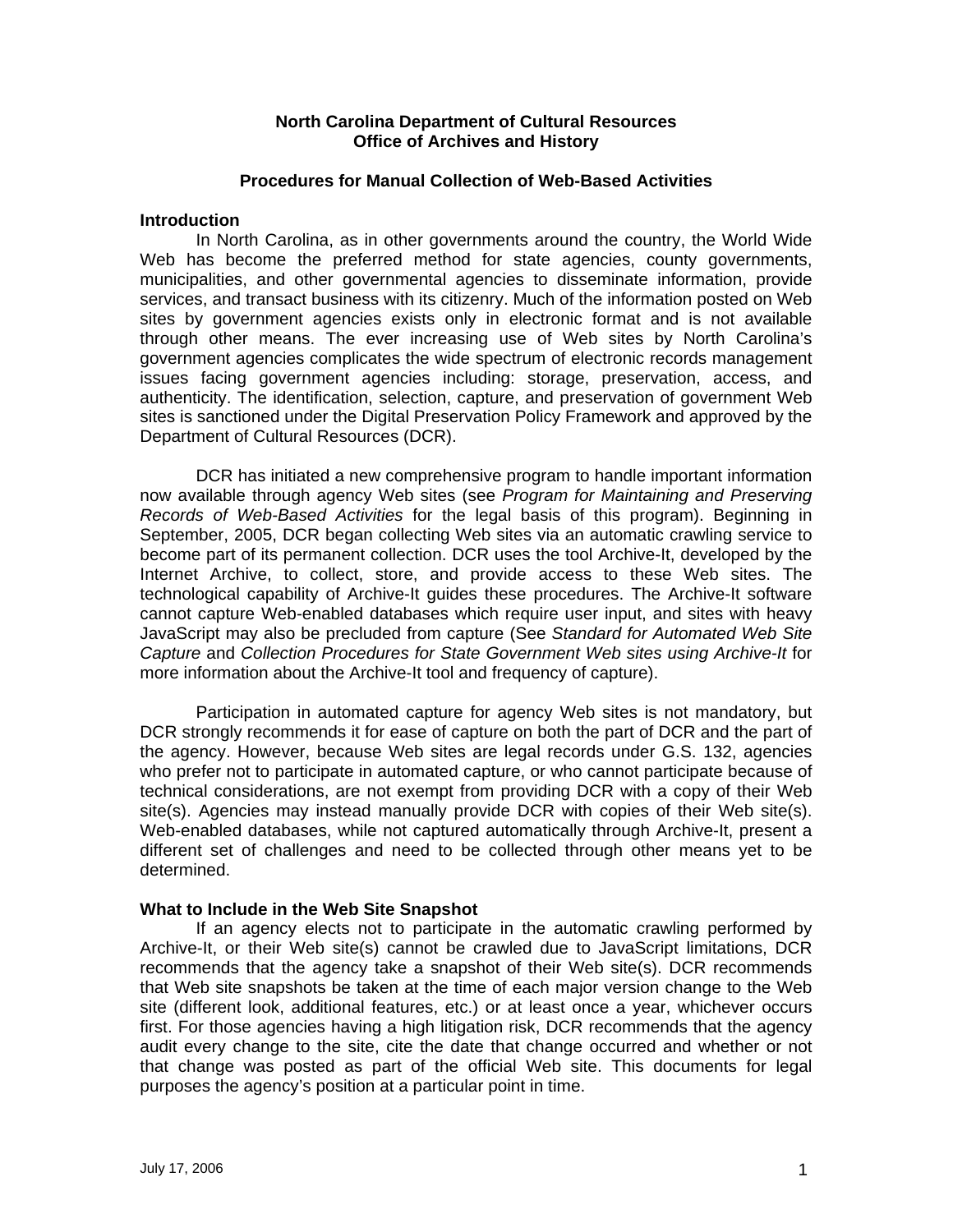Agencies should include all active documents available to the public that are located on the agency's Web server, including copies of agency documents that exist in another form elsewhere, EXCEPT:

- 1. Databases
- 2. Files located on a Web server external to the agency (e.g. another agency's Web site).

# **Web site Description Form**

In order to properly preserve a Web site, DCR requests that agencies also complete a standard description form (see attachment) developed by DCR. This form permits government agencies to capture easily information about the content, format, and technical characteristics of their Web sites. Submission of this descriptive information, along with copies of all active source files and both electronic and hard copy versions of relevant log files that document the names of files supporting the Web site, will allow DCR to provide continuing access to and an historical perspective for the provision of government information and services. (Agencies may deem it efficient to capture relevant source files using Web site capture software. This is an acceptable alternative to identifying and capturing source files manually, as long as the files are saved as ASCII text.)

# **Acceptable Media for Submission of Web site Snapshots**

To ensure ease of transfer and standardization of the media being submitted for preservation, DCR suggests that agencies adhere to the following media specifics when capturing their Web sites:

- 1. Use a fresh CD-R.
- 2. A gold reflective surface is preferred but not required.
- 3. Source files should not be compressed.
- 4. The CD's case should be appropriately labeled, but the CD itself should not. A volume label is automatically created during initial use of the CD, and may be edited to reflect your agency's nickname/acronym, date, and/or disk number within the allotted 11 characters. Place this number on the case and all related transfer documentation.
- 5. The CD writing should comply with the Joliet modifications to ISO 9660 specifications. These settings are available in your CD creation software options.

## **Procedure for Submission of Web site Snapshots to NC Office of Archives and History**

The media and documentation from the Web site snapshot may be transferred to the Office of Archives and History using the standard records transfer form (see http://www.ah.dcr.state.nc.us/sections/archives/rec/transfer.htm or call the State Records Center at 919-807-7350). The media and documentation may only be transferred under provisions of an approved records retention and disposition schedule and will be transferred immediately to the custody of the North Carolina State Archives upon receipt.